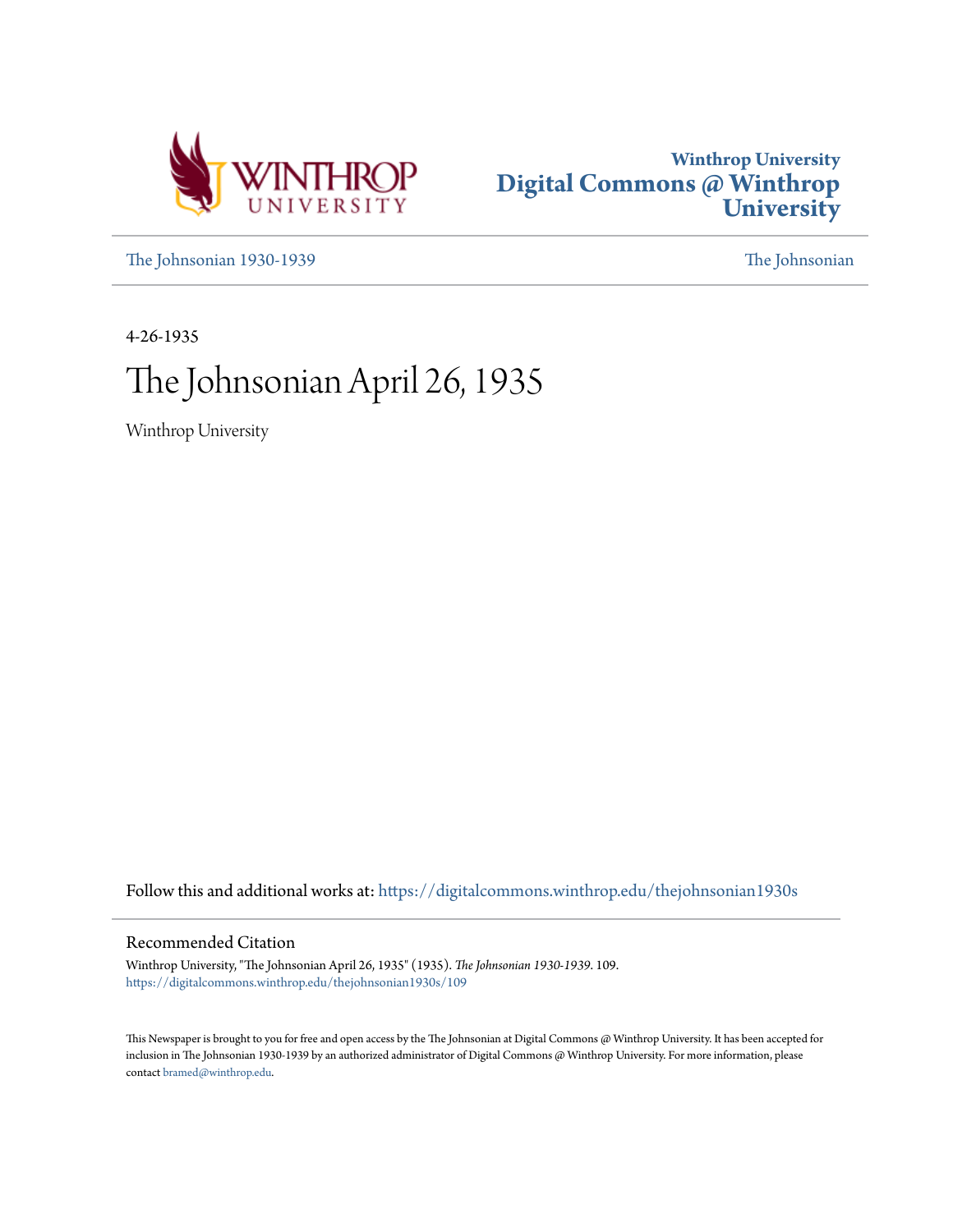# Library The Johnsonian OFFICIAL PUBLICATION OF

LOCK BILL, SOUTH CAROLINA, FRIDAY, APRIL 26, 1935

WINTHROP SPONSORS ORA BELLE HUCKS IS

**Annual Affair** 

Winthrop College was host to the

state high 'chool music contest Priday

and Saturday, April 19 and 30. Mr.<br>Lamar Stringfield, of Chapel Hill, con-

as or near our, and any, we reader the Director of Music in Durham, City<br>Schools were judges for the occasion.<br>The following are the seatils of the comment,<br>context, announced by Dr. Shelton<br>Pheelps: plano, Lancaster and W

orchestra; Mrs. Marie Wilkins, vist of Ashrville; and Mr. W. P. Tw

**PLANS FOR YEAR MADE** AT Y. W. C. A. RETREAT

**VOL. 12, NO. 24** 

My Advisers Discuss Prob is and Organization With

V Officers

Plans for next year and the print Plans for next year and the princi-<br>ples of organization were discussed at<br>the Y. W. C. A. Cabinet and Counselors'<br>Retreat held at the Shack the week-end<br>of April 20-31. Dr. P. R. Gwynn, Jr.,<br>Head of the Education and Soci to smest co

speaker.<br>ing welcomed by Lillian Hoth, the g group was addressed by Dr. "The Y. W. C. A. and Eduups on "The Y. W. G. A. and Edu-<br>sea." He explained the educational Precidents of the Junior Class for 36-36<br>sight and methods with reviews of at a meeting Treaday night, April 25.<br>own observations and experiences. <br>Jesuie

NOTICE!<br>Bocial clubs are asked to elected<br>their presidents and standards rep-<br>seentatives for the year 1935-36 as<br>floors of Pederation and of Standmensauves for the year isso-3<br>floers of Pederation and of Sta<br>rds will be elected the first v of Board of B **High Schools Send Repre** in May.

### **JESSIE TEAGUE WILL HEAD JUNIOR CLASS**

Rising Junior From Laurens **Elected Class President** For 1935-'36

Jessie Teague, of Laurent, was ele

-gash, the proper was addressed by Dr. mais Teaches and Market was design for indications and the species of the species of the species of the species of the species of the species of the species of the species of the spe

STATE MUSIC CONTEST | TATLER FRITOR-FLECT Eleagor Hobson Will Be Busitives to Winthrop For ness Manager for the Term of 1935-1936

Orn Belle Bucks, rising senior from<br>Ceengeoven, was elected Editor of The Tatter for the term into the<br>Eleanor Hobson, rising senior from Bel-199, and the prior from Bel-100, was made but<br>issue manage but the Tatter chape

Ora Belle has been a member of the LR C, since her freshman pear, The Tatler and Journal staffs since her sophenore year. She is corresponding accretional states in the system of Windhrop Literary Booicity, and previous co nomore year, sue is corresponding<br>retary of Winthrop Literary Society,<br>nember of the Poetry Society, and<br>Writers' Club, She has been on ety, and the baskethall team the past two years. and was chairman of the costume and was chairman of the costume communities on the Junior Follies of this<br>year. She is a distinguished student and a History and English major.<br>Eleanor has been a representative on<br>Eleanor has been a representative on<br>the

Exanor has been a representative on<br>the Student Government Board during free freedom and sophomore years,<br>assistant bostness manager of The Tat-<br> $\rm{S}$  are and a Freehmen Counselor during<br> $\rm{S}x$  and a Freehmen Counselo usbinet<br>Porums, Me<br>Tau sont

### **MIRIAM SPEIGHTS IS JOURNAL ASSOCIATE**

**Junior of Walterboro is Appoint**ed to Important Office for

Miriam Spelahts, rising Senior, of Walterboro, has been appointed Asso-<br>clate Editor of The Winthrop Journal for 1935-78.

Mhigm has served as president of the Junior class this year, and is a member<br>of the Writers' Olub, Carry Liderary<br>Society, the Masquera, the Music Club,<br>Chapel Chot, the Oollege Orchestra,<br>and Phil Kappa Tau Social Club.



LOUISE HOWE of He N.C., who will be installed as it is a series of the Student Government<br>tion Thursday, May 2.

**ANNA LOUISE RENNEKER** TO HEAD CLASS OF 1936

Rising Senior of Orangeburg **Given Distinct Honor By** Class

Anna Louise Renneker was elected president of the Septor Class for 1935-36, at a meeting held Friday, April 19, fter chapel.

Anna Louise is a rising Senior of Anna Louise is a ranny senior of protessor or cargonac m bundarie comparation.<br>First during ber Sophemore year, and 26; professor of English in the Summer<br>ret during ber Sophemore year, and 26; professor of English in the She is a marmlal from Water Stampton literary editor of The<br>Literary Society, a member of the ment, 1927-1930; predictioned Choix, Missic China<br>ream German Club, and Kappa Eysilon (m). Colluse was predicted Condita<br>club, S  $\overline{146}$ 

Dr. Phelps Discusses

### **History Of Stateburg**

"Stateburg" was the aubject of the

1933-70.<br>
The stationary was the control of the the stationary was the subject of the<br>
formular base served as president of the tight first method in the Urian results of the the Writers' Olub, Curry Liderary day of the t

the third pr. Anderson occupied this<br>tome. It passed into the possession of<br>the White family.<br>Dr. Phelps perfaced his remarks on<br>Statebury with the comments that<br>there is something intangule at Win-<br>throp that makes it dif

### Winthrop In Debate With Hampden-Sydney

"Dimples" Thomas and Verginia Mecheticus (Continuo pheld the negative adde of the query, Resolved: Thet the product in the finite distance and munitions in the finite distance about the nationalized finite distance, April

### Miss Julia, H. Post **Attends Convention**

Niss Julia H. Pest, divertor of Physical<br>en Baltis Julia H. Pest, divertor of Physical<br>en Baltis April 23, for the National Anerican Physical<br>entries Physical Bluestics Convention Anerican Physical Bluestics<br>that will retu

TO CONDUCT VESPERS<br>The Reverend Mr. Frank Estes of<br>Crangeburg will conduct Vespers Sun-<br>day night at 7:30.

### **DR. FRANCES P. GAINES** TO SPEAK HERE IN JUNE

SUBSCRIPTION, \$1.00 A YEAR

President of Washington and Lee Will Make Commencement Address

Dr. Prancis Pendleton Gaines, president of Washington and Lee Univeraddress at Winthrop College, Monday, Jone<sub>2</sub>

fine a. olina, heing born in Due West on April.<br>21, 1992, He is the son of the Reverend Mr. William Arnold and Emma Mc-Grew Gaines. He was educated at Pork Union Academy from which he was graduated in 1909. His later educ ded an A. M., Richn ond College 1912; M. A., University of Chicago, 1914-Ph. D., Columbia University, 1924. As for honorary degrees, he received his for nonorary degrees, ne received ass<br>Litt. D. from Duke University and Co-<br>lumbia University, his LL. D. from

and Wake Porest College.<br>Dr. Gaines has held the following

offices successively: principal of Green<br>Bay School (Virginia), 1912-13; instruc-<br>for and professor of English in Missis-<br>slop) State College, 1914-1923; professor of English in Purman, 1923-27; profesor of English in Summer Sesnior year. Seasion of Columnus Universary, 1941;<br>Hampton Ilterary editor of The Greenville Pied-<br>of the mont, 1927-1930; president of Wash-<br>precusines ington and Lee since 1930.

ington and Lee since 1930.<br>Dr. Gaines was president of the Con Associatio of The man of the Virsinta Committee for Pederal Emergency<br>Relief, 1933-34. He is now a truste<br>the Carriegie Endowment for Inter-Relief. 1933-31. All comment for the Carnegie Endowment for the Motors and Peace: a member of the Motors. tional Pesec is member of the Modern<br>theory canonical the Modern Language Association of America; and<br>1 member of Phi Chamma Della, Phil<br>1 member of Phi Chamma Della, Espa<br>1 member of Phi Chamma Della, Espa<br>1 fratation: "T

### A. A. U. W. DIRECTORS **MEET AT LUNCHEON**

State Work to Be Discussed At **Saturday Meeting Ry Board** 

The literature of the difference are definite factoring the model in the difference of the base, above all, the decretion of the based of the based of the based of the model in the model of the based of the model in the m

The Miracle of Our Lady's Ghapel,"<br>
a con-set plug, wear preceded at an and specified as a specifically, the<br>
open meeting of the Masquera function of the specific function of<br>
a primeric Miracle (in the precedent of the The Miracle of Our Lady's Chap

NOTICE!<br>
Y. W. C. A. installation will be<br>
held Wednesday night, May 1, at 7<br>
o'tock in Main Auditorium. Presse<br>
note the change of time from 6:30<br>
to 7!

h.

1935-1936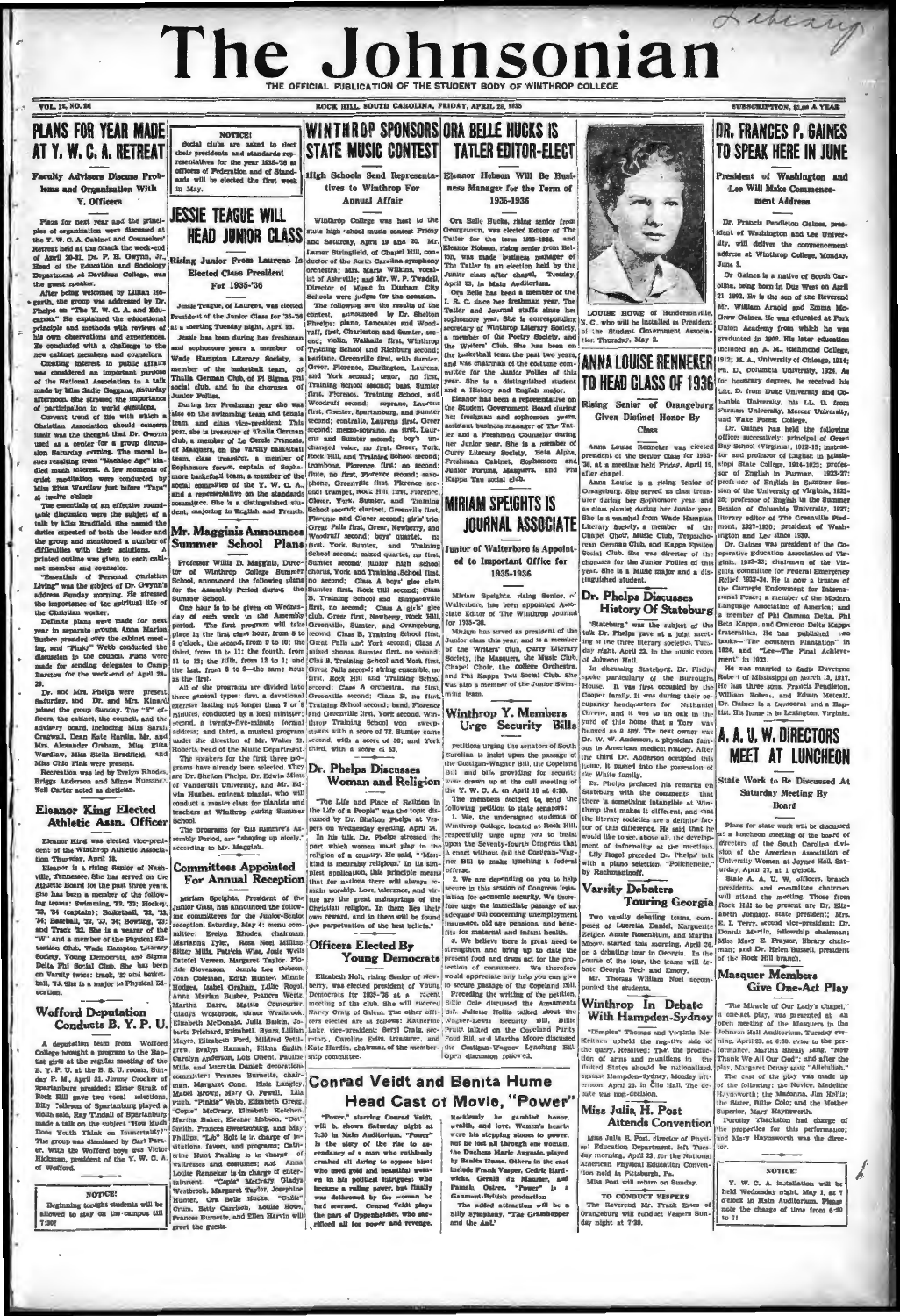

The Official Organ of the snen<br>\$1.00 Per Year<br>\*\* 60 Per Year on Price (regul er Rates on Anti

ed as second-class matter November 21, 1923, under the Act of March 3.<br>1879, at the postoffice in Rock Hill, S. C.



| <b>BUSINESS STAFF</b>                       |  |
|---------------------------------------------|--|
| WILSON JOSSELSON  Assivant Business Manager |  |

### THE JOHNSONIAN



qu ratem of lights ast sati-on

which applies religion to every algo a method and whole and whole and y avoids then y avoids a method and whole and y and whole and y and whole and y and whole and y and whole and y and whole and y and whole and y and whe

take advantage of such a privilege,<br>when has there been a privilege t ome didn't try to abt

with the season of the season of the season of the season of the season of the season of the season of the season of the season of the season of the season of the season of the season of the season of the season of the sea ns it unless any<br>thing is tank man, he will is<br>uncertainties contribute on the case of the sine and the sine of the<br> $\alpha$  is a finite of the sine of the basebol interest of<br>the sine of the basebol man, is harmleng . So it all<br>thing of economics Which everyone mount or requires the file of the allowed a certain number of late lights each month to be used when the wished. This would do away with

noughtless measures keep concrete<br>The Doctable work or sleep.<br>Doct Mansseng-To those girls who to four and then participate in some<br>sport from four till five or even six, an **COPINION** Sections of the desired purpose and the species of the desired and the special and the special control of the special control of the special control of the special control of the special control of the special on of time till "lights out" w

sa keep others from





nt space, his eyes bl rat vac his hands thrashing space; his feet be ing picked up gingerly at

dance of intricate and intriguing com on. But no! he was mom expecting the crunching<br>eggs, and trying to am ing of shatte the erg rly-though, much to his ch when unveiled, he found that the eg

**Cash FOR YOUR OLD Gash** 'n e old rextbooks int<br>a exchange them for thor and copyright date of The Zavelle Company 1330 West Montgo



## **Everyday Specials**

| Noxezma, 25c size ____________________________15e       |  |
|---------------------------------------------------------|--|
|                                                         |  |
| Ambrosia With Cream and Skin Tightener ________59e      |  |
|                                                         |  |
|                                                         |  |
|                                                         |  |
|                                                         |  |
|                                                         |  |
|                                                         |  |
|                                                         |  |
|                                                         |  |
|                                                         |  |
|                                                         |  |
|                                                         |  |
| Full Line Max Factor's Make Up _____________50c, \$1.00 |  |
|                                                         |  |
|                                                         |  |

### Ratterree's Drug Store, Inc.

Drugs at Reasonable Prices



HOSE: Rein Beau ringless<br>chiffon hose. Shadow welt<br>with triple ringtoe reinforce-<br>ment. "A pair and a spare."<br>97



Knee length chiffon hose. Pure thread silk. Extra fine gauge. All the newest shades .

n

COLLARS: Smart new style colcontains in organise, lace, net and creepe.<br>Newest necklines. White, pink, yel-<br>low, blue, navy and brown.<br>.48, 59, 98 and 1.95

There were four Moodes, but also concern the control map is all right; no the disk<br>properties from the control in the control of the buth and in the buth<br>and the buth and through the Lands will tackle anything. It is benc

interested to state an opinion.<br>
As a policy, The Johnsonian 'welcomes statements from both<br>
As a policy, The Johnsonian 'welcomes statements from both

As a policy, The Johnsonian welcomes statements from oothedes. Student Opinion is a column for representation of all groups.<br>Every element has right to a voice in Student Opinion so long as

sophion is given in good spirit. The matter opinion is over the spirit.

from that, we like it; we want more of it. And we want to heat

pe was a Little girl who lived out | 1. Keep away from the truck

WHAT'S IN A NAME?

the One Advertisers

She was only a yes-man's daught



**ADVICE TO GIBLS** 

but he wellty didn't work. Sull Dog. something and congregating in it.

Eaving breakfast as late as we do.<br>Taving breakfast as late as we do.<br>We could go to bed at 11:30 and still<br>get our a houre of slave-which, I think, is it is number of hours required. Life-size pla for a grown person to have in order to<br>keep physically "fit."<br>Mary Donald---"Lights out" is an<br>empty warning sounded by a proctor

# THE HIT OF THE WEEK

experimentally.<br>Maybe you think ha was doing a to

had long since gone the way of

He: "Have you heard the new part

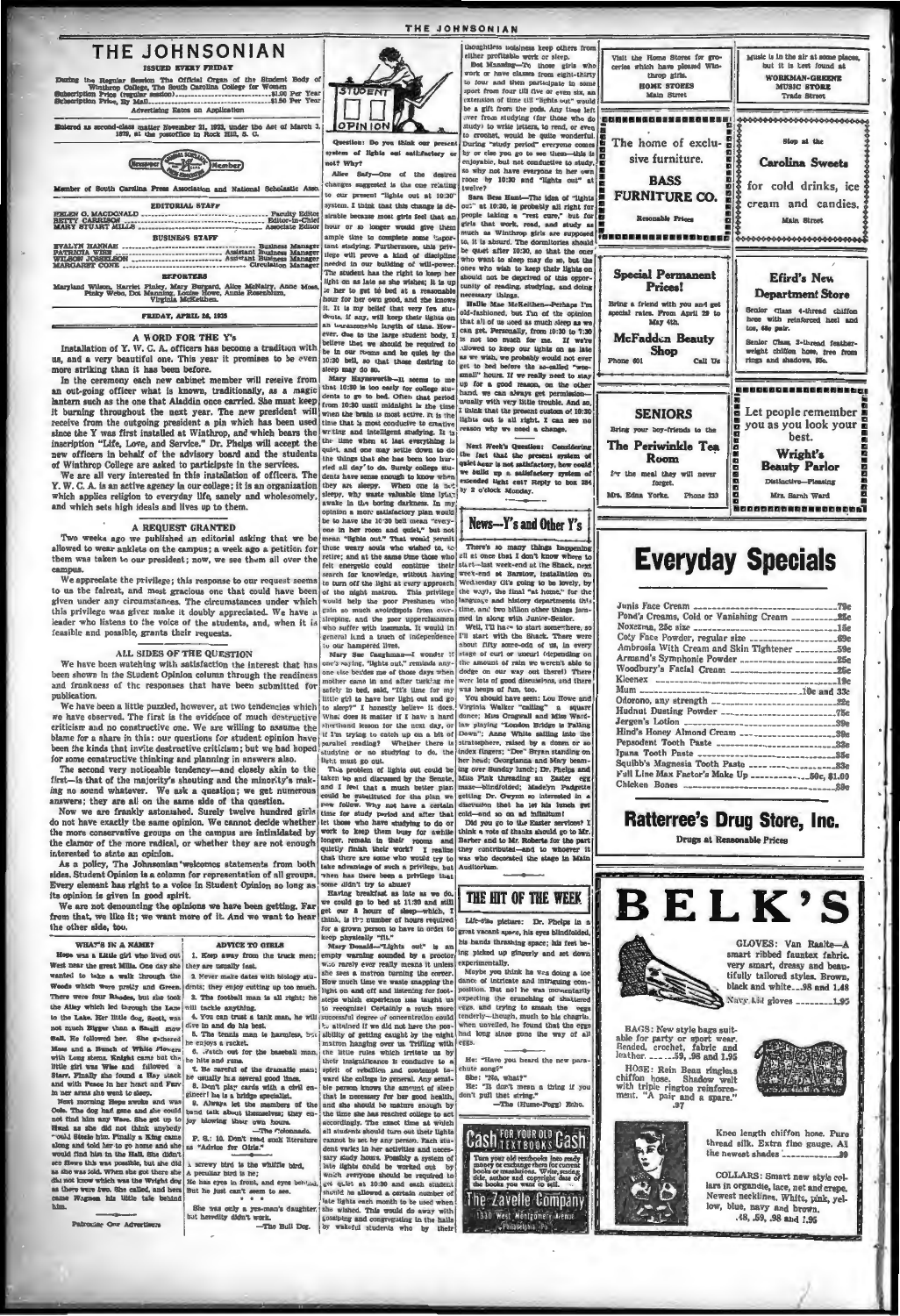

THE JOHNSONIAN



 $2<sup>+</sup>$ ANDREW<br>JACKSON HOTEL Quick service, delicious meals, reasonable prices. Flowers more beautiful than any others. Let **KIMBALL'S** Serve You. 

**Excellent** equipment

puts others in the

dark. This unusual

selection at

**Rock Hill Hardware** 

Company

\*\*\*\*\*\*\*\*\*\*\*

Appetites must be

satisfied. Do it the

easiest and best way by stopping at

**ADAM'S LUNCH** 

**STAND** 

**Prevent Accidents!** 

**REID'S SERVICE** 

**STATION** 

Will prepare your

car against danger-

ous brakes.

Meet Your Friends

Visit **MARSHALL OIL COMPANY** to improve your car. Dependable and

 $\frac{1}{M}$ 

\*\*\*\*\*\*\*\*\*\*\*\*\*

superb service! ,,,,,,,,,,,,,

**Excellent Service!** Anything needed in gasoline and oil.

WHITE OIL CO.

Come to See Us.

### Visit

**Coca-Cola Bottling** Company on these warm days

for the pause that truly refreshes. \*\*\*\*\*\*\*\*\*\*\*\*\*\*\*\*\*\*\*\*\*

For a Safe and Sound

security call on

Independent

Insurance Agency